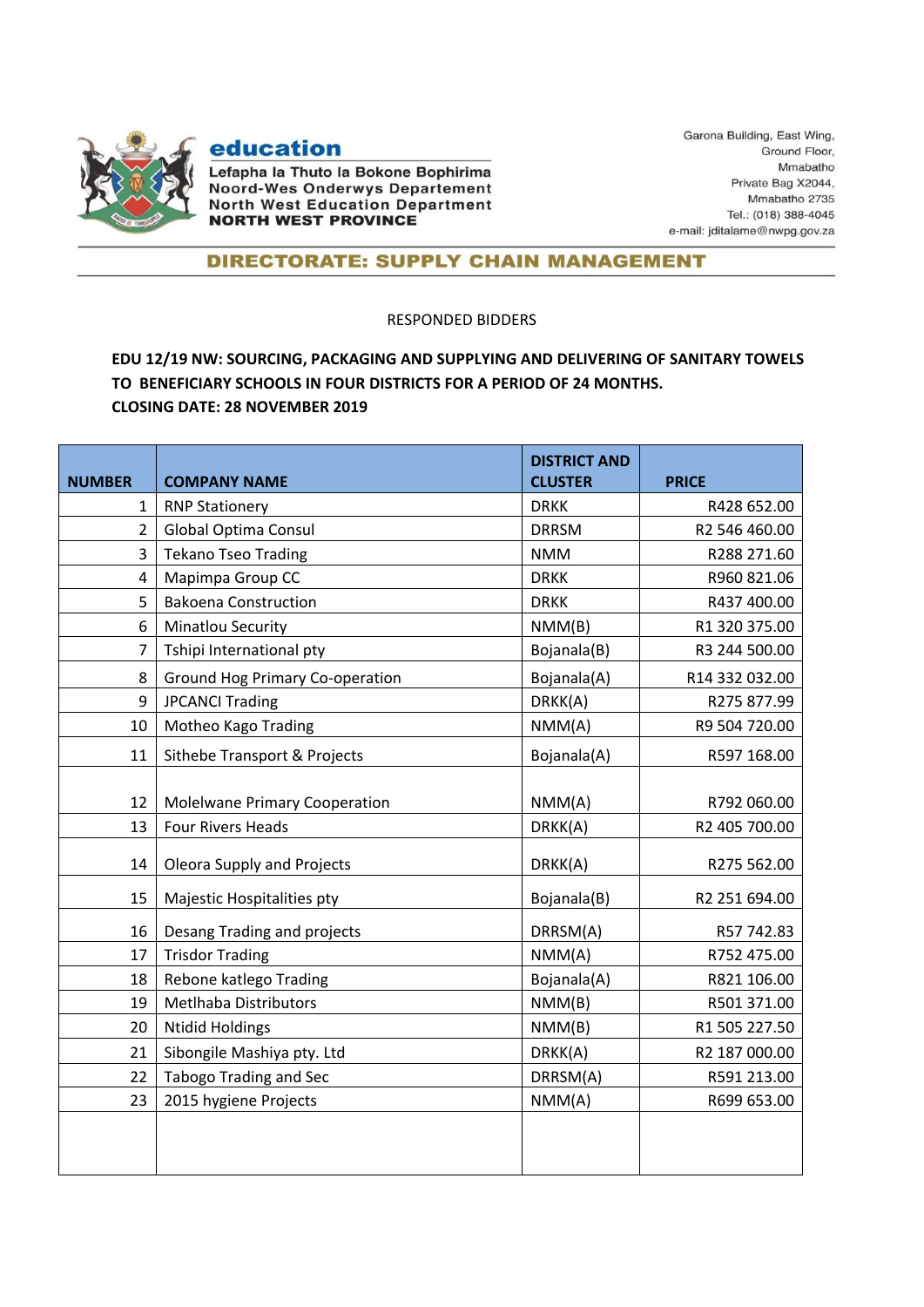|               |                                          | <b>DISTRICT AND</b> |                |
|---------------|------------------------------------------|---------------------|----------------|
| <b>NUMBER</b> | <b>COMPANY NAME</b>                      | <b>CLUSTER</b>      | <b>PRICE</b>   |
| 25            | <b>Tshetlha General</b>                  | DRKK(A)             | R1 692 758.00  |
| 26            | Thapelo Smooth Clea                      | NMM(A)              | R818 462.00    |
| 27            | Mazwaba Trading                          | Bojanala            | R1 784 475.00  |
| 28            | <b>Ganyesa Printing</b>                  | DRRSM(A)            | R1 735 146.00  |
| 29            | <b>Going Places Construction</b>         | DRKK(A)             | R3 499 200.00  |
| 30            | <b>Bodisa Trading</b>                    | NMM(B)              | R47 912 592.00 |
| 31            | Tiro Bokene Group                        | Bojanala(B)         | R2 093 124.00  |
| 32            | Forever 4 Good Construction              | Bojanala(B)         | R1 189 275.00  |
| 33            | Maseporo Aluta (pty)ltd                  | NMM(B)              | R377 250.00    |
| 34            | Chatupa Holdings                         | NMM(A)              | R968 331.60    |
| 35            | Dimbaza Construction and Projects        | NMM(A)              | R875 266.00    |
| 36            | Jua-key Trading and Projects             | DRKK(A)             | R1 720 440.00  |
| 37            | Rabbi Solutins pty Ltd                   | NMM(B)              | R2 766 500.00  |
|               |                                          |                     |                |
| 38            | Moving Forward Trading and Projects 2016 | Bojanala(A)         | R666 951.64    |
| 39            | Bonny Face Trading and Enterprise        | DRKK(A)             | R597 780.00    |
| 40            | Spice Building and General Supplies      | NMM(A)              | R1 518 115.00  |
| 41            | Lesaka la Batho                          | NMM(B)              | R3 018 000.00  |
| 42            | Altezhao investment                      | NMM(B)              | R270 362.50    |
| 43            | Kagiso K Projects                        | Bojanala(A)         | R1 824 680.00  |
| 44            | Kotse Mobile (pty) Ltyd                  | Bojanala(A)         | R1 824 680.00  |
| 45            | Thembelihle Limentith                    | DRKK(A)             | R1 782 135.00  |
| 46            | ML and T Trading                         | NMM(B)              | R1 039 952.50  |
| 47            | <b>Trailblazer Logistics</b>             | NMM(A)              | R223 542.43    |
| 48            | Rinalebiko Trading                       | DRKK(A)             | R1 179 034.00  |
| 49            | Taung property                           | NMM(A)              | R283 821.50    |
| 50            | Confiance Investment pty                 | NMM(A)              | R1 405 906.50  |
| 51            | Fearless Afrika Holdings                 | Bojanala(A)         | R1 046 995.00  |
| 52            | Mokgosi Consulting Pty Ltd               | Bojanala(B)         | R27 541 349.86 |
| 53            | Donkoba Trading                          | NMM(A)              | R858 065.00    |
| 54            | Lionmed (pty) Ltd                        | NMM(A)              | R446 325.81    |
| 55            | Tsela Telele Enterprise                  | NMM(A)              | R369 628.00    |
| 56            | Aisat (Pty) Ltd                          | NMM(B)              | R578 450.00    |
| 57            | <b>Gofaone Developers and Projects</b>   | DRKK(A)             | R1 386 558.00  |
| 58            | Bojang Jo Botala                         | Bojanala(B)         | R285 426.00    |
| 59            | Kinfolk Investment                       | DRKK(A)             | R262 440.00    |
| 60            | Kabo Projects man                        | NMM(A)              | R2 163 216.00  |
|               |                                          |                     |                |
| 61            | Khanyeng Trading and Projects            | Bojanala(B)         | R1 290 505.00  |
|               |                                          |                     |                |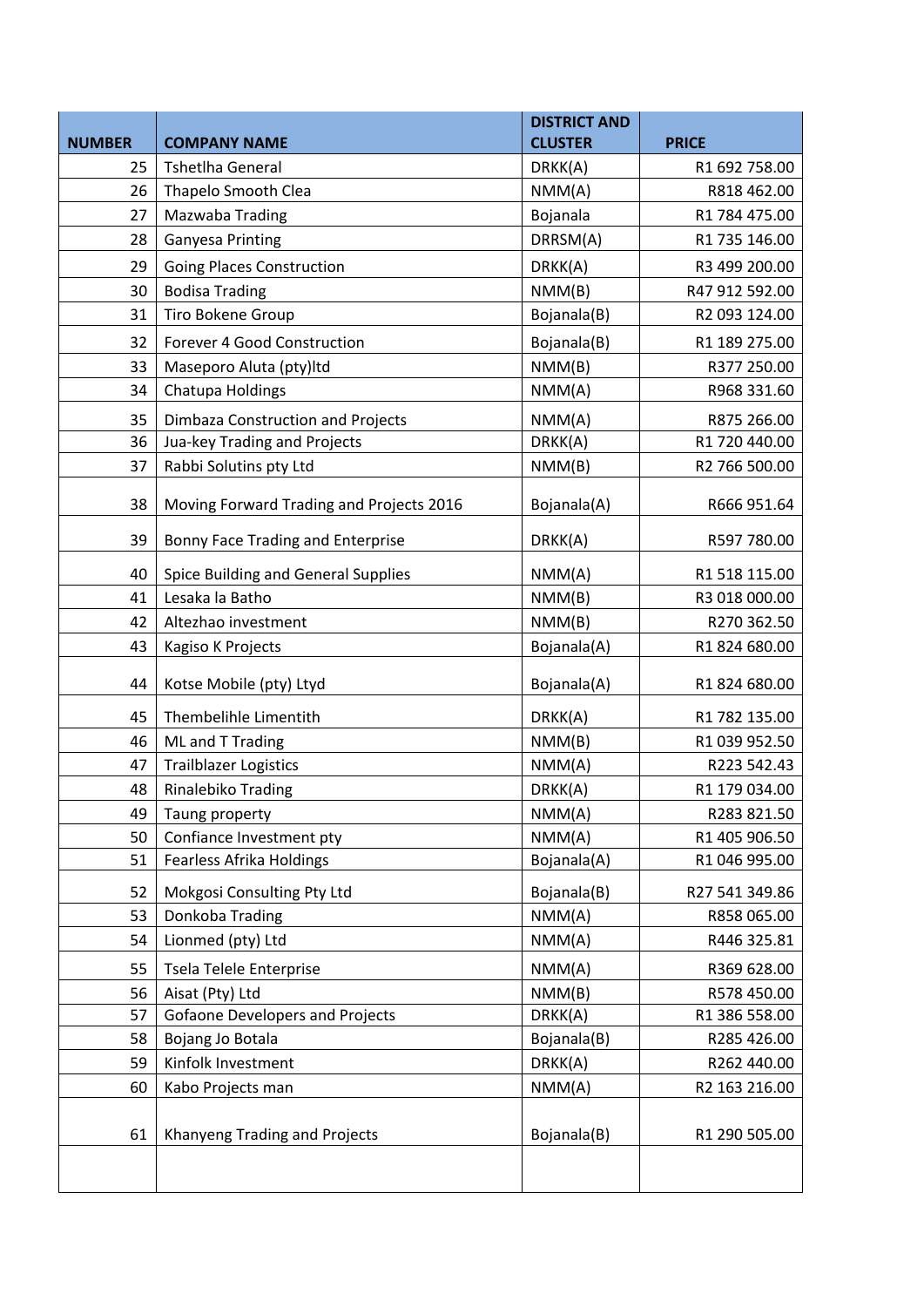| <b>NUMBER</b> | <b>COMPANY NAME</b>                                 | <b>DISTRICT AND</b><br><b>CLUSTER</b> | <b>PRICE</b>    |
|---------------|-----------------------------------------------------|---------------------------------------|-----------------|
|               | Akam Construction JV Phelary Trading and            |                                       |                 |
| 63            | projects Primary cooperation                        | Bojanala(A)                           | R746 460.00     |
| 64            | Okadi trading cc JV Malate Civils snd supplies      | DRRSM(A)                              | R1 116 889.20   |
| 65            | Realeotla Business operators                        | Bojanala(B)                           | R294 352.00     |
| 66            | Alumni Trading Ziz (pty) Ltd                        | Bojanala(B)                           | R1 297 800.00   |
| 67            | Biovission (PTY) Ltd                                | Bojanala(A)                           | R287 753.30     |
| 68            | Mahumo Building and civils (pty) Ltd                | Bojanala(A)                           | R746 460.00     |
| 69            | Flex association (Pty) Ltd                          | NMM(A)                                | R580 844.00     |
| 70            | Mamosamo Trading and projects cc                    | NMM(A)                                | R231017.50      |
| 71            | <b>TKO Business Solution</b>                        | DR KK A                               | R503 010.00     |
| 72            | Kutiyimela (pty) Itd                                | <b>BJN</b>                            | R350 028.00     |
| 73            | <b>Growing Path Trading</b>                         | NMM A                                 | R1 135 286.00   |
| 74            | <b>Pontos Trading</b>                               | <b>BJNB</b>                           | R7 611 360.00   |
| 75            | <b>Cocondela General Trading</b>                    | <b>DR KKA</b>                         | R220433.12      |
| 76            | <b>Crystal Pier Trading</b>                         | DR RSM A                              | R15 634 080.00  |
| 77            | <b>Boramioloa Construction</b>                      | <b>BJNA</b>                           | R333 833.50     |
| 78            | <b>Babina Tlou Trading</b>                          | <b>BJNA</b>                           | R7 962 240.00   |
| 79            | Bondicept                                           | NMM <sub>B</sub>                      | R691 625.00     |
| 80            | Thoriso and Red Vision                              | NMM <sub>B</sub>                      | R279 165.00     |
| 81            | Ave Kotuleng Farming & Projects                     | Bojanala(A)                           | R1 940 796.00   |
| 82            | Zinjiva Trading (Pty) Ltd                           | Bojanala(B)                           | R2 283 408.00   |
| 83            | <b>Tshepegile Technology Supplies</b>               | NMM(A)                                | R1 451 449.95   |
| 84            | Rasgno (Pty) Ltd                                    | Bojanala(A)                           | R2 073 500.00   |
| 85            | <b>Blink Africa Group of Companies</b>              | Bojanala(A)                           | R447 876.00     |
| 86            | Kitsopele trading Enterprise                        | NMM(A)                                | R330 025.00     |
| 87            | Lotsolwame Books and Stationary                     | NMM(B)                                | R490 425.00     |
| 88            | <b>Boitumelo Stationers and Printing Enterprise</b> | NMM(A)                                | R6 942 406.30   |
| 89            | Tasi Cleaning & Trading Enterprise                  | DRKK(A)                               | R3 353 400.00   |
| 90            | Kgatliso Logistics cc                               | DRRSM(A)                              | R493 500.00     |
| 91            | Seipati Trading and Projects                        | DRRSM(A)                              | R25 538 763.08  |
| 92            | Pontsho ya Tlhabologo                               | Bojanala(A)                           | R3 981 120.00   |
| 93            | Tlou ya Aforika (pty)                               | Bojanala(B)                           | R3 731 175.00   |
| 94            | Mafoko Sefularo Trading                             | Bojabala(A)(B)                        | 1741740/1664985 |
| 95            | Braropro 110                                        | NMM(A)                                | R1 980 150.00   |
| 96            | Tlholo e teng Projects                              | NMM(A)                                | R528 040.00     |
|               |                                                     |                                       |                 |
| <b>NUMBER</b> | <b>COMPANY NAME</b>                                 | <b>DISTRICT AND</b>                   | <b>PRICE</b>    |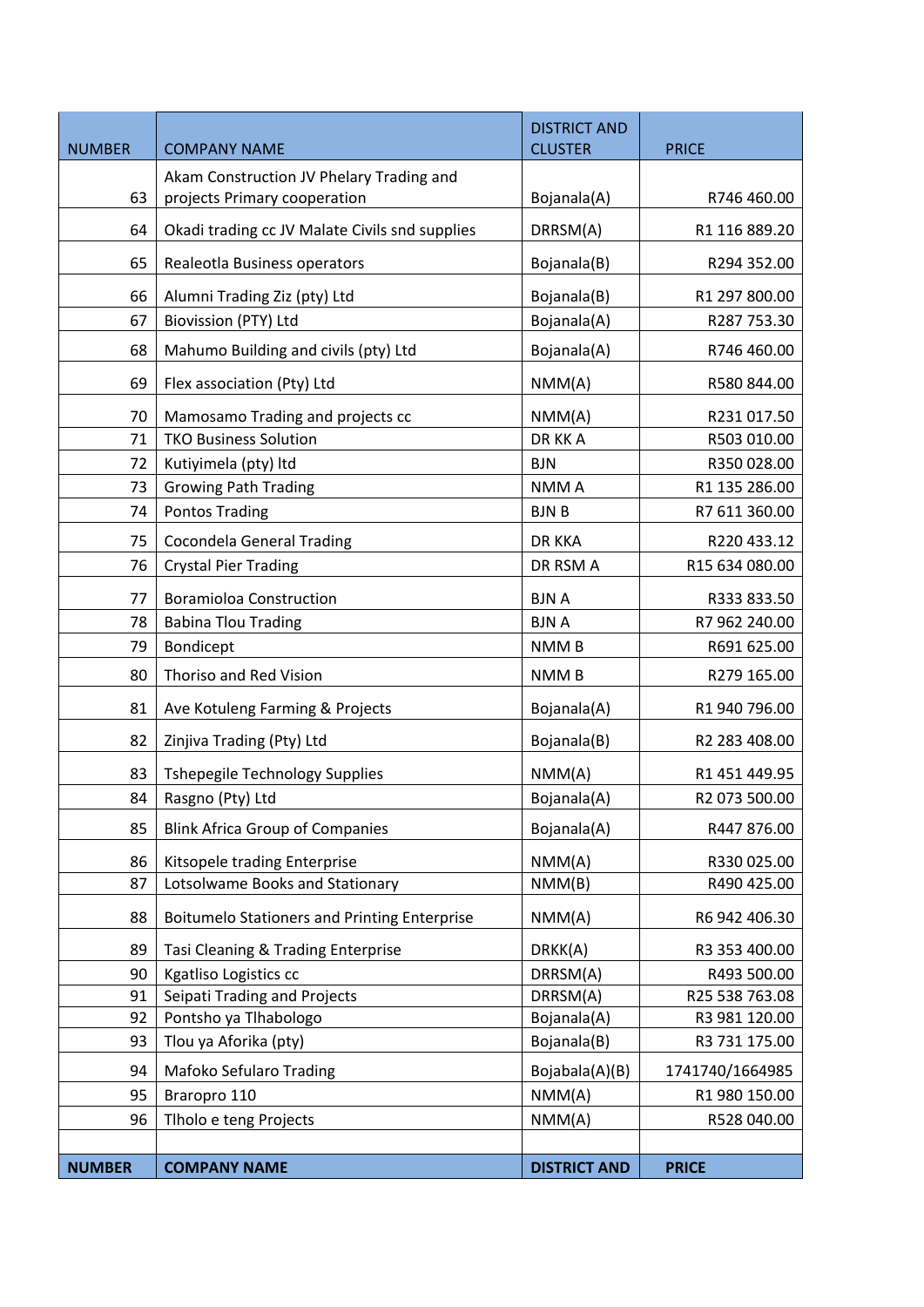|     |                                    | <b>CLUSTER</b>   |                 |
|-----|------------------------------------|------------------|-----------------|
| 98  | <b>Kelmalc Trading</b>             | NMM(B)           | R1 542 114.72   |
| 99  | Service elect trading              | Bojanala(A)      | R2 421 848.00   |
| 100 | <b>Mbokondlovu Business</b>        | Bojanala(B)      | R123 882 738.88 |
| 101 | <b>Chapara Trading Enterprise</b>  | NMM(A)           | R660 050.00     |
| 102 | De and Ge Trading                  | NMM(A)           | R772 141.50     |
| 103 | <b>Osegofaditswe Trading</b>       | NMM(A)           | R652 789.45     |
| 104 | Leabetswe Trading                  | DRRSM(A)         | R888 300.00     |
| 105 | Onkaboitu Enterprise               | NMM(A)           | R277 221.00     |
| 106 | Bociamo (pty)Ltd                   | NMM(A)           | R382 829.00     |
| 107 | <b>Gause Investments</b>           | NMM(A)           | R264 020.00     |
| 108 | <b>World Focus</b>                 | NMM(A)           | R394 709.90     |
| 109 | P Wessie Projects 24               | DRKK(A)          | R654 642.02     |
| 110 | <b>KP Bogosi Empowerment</b>       | Bojanala(A)      | R1 244 100.00   |
| 111 | Marrnon Moon Enterprise            | <b>NMMB</b>      | R181 594.00     |
| 112 | Kopano ya Kgosi                    | NMM A            | R3 421 699.20   |
| 113 | Diceyboys Suppliers                | NMM <sub>B</sub> | R237 618.00     |
| 114 | <b>Khexel Construction</b>         |                  |                 |
| 115 | Masmotheo Projects                 | DR KK A          | R1 386 105.00   |
| 116 | Diclasse Internertional            | <b>BJNA</b>      | R2 015 442.00   |
| 117 | <b>MBJ Edwin Construction</b>      | <b>BJNA</b>      | R331 760.00     |
| 118 | <b>Global Extensive Networking</b> | DR RSM A         | R9 415 980.00   |
| 119 | <b>Maano Gaaretelelwe</b>          | DR RSM A         | R503 000.00     |
| 120 | Ketshabile Trading                 | DR KK A          | R2 478 600.00   |
| 121 | <b>New Start General Dist</b>      | DRRSM(A)         | R355 320.00     |
| 122 | Resego Mothibi Holdings            | NMM(B)           | R754 500.00     |
| 123 | Mafika Procurements & Projects     | NMM(A)           | R2 113 216.00   |
| 124 | Access Medical (pty) Ltd           | Bojanala(B)      | R934 416.00     |
| 125 | Crystal Links cc                   | Bojanala(A)      | R1 667 094.00   |
| 126 | NwaGezani Trading                  | DRRSM(A)         | R157920.00      |
| 127 | <b>Ground Hog Primary</b>          | Bojanala(A)      | R14 332 032.00  |
| 128 | Reamo Business Enterprise          | DRRSM(A)         | R1 472 260.00   |
| 129 | Marata Go Bonwa Trading            | Bojanala(A)      | R449 720.00     |
| 130 | <b>Gabo Motho Trading</b>          | NMM(A)           | R178 213.50     |
| 131 | Tev Investments                    | Bojanala(A)      | R8 789 981.20   |
| 132 | <b>Tlhompo Security</b>            | Bojanala(B)      | R1 460 025.00   |
| 133 | <b>Dynamic Security</b>            | DRRSM(A)         | R3 138 067.40   |
| 134 | Malebeko Distributors              | NMM(A)           | R614 733.00     |
| 135 | <b>Skytee Trading</b>              | DRKK(A)          | R233 134.20     |
| 136 | RXD Logistics 9                    | DRRSM(A)         | R315 642.49     |
| 137 | Gezman Projects                    | Bojanala(B)      | R1 135 575.00   |
| 138 | <b>KHK Business Enterprise</b>     | Bojanala(A)      | R743 460.00     |